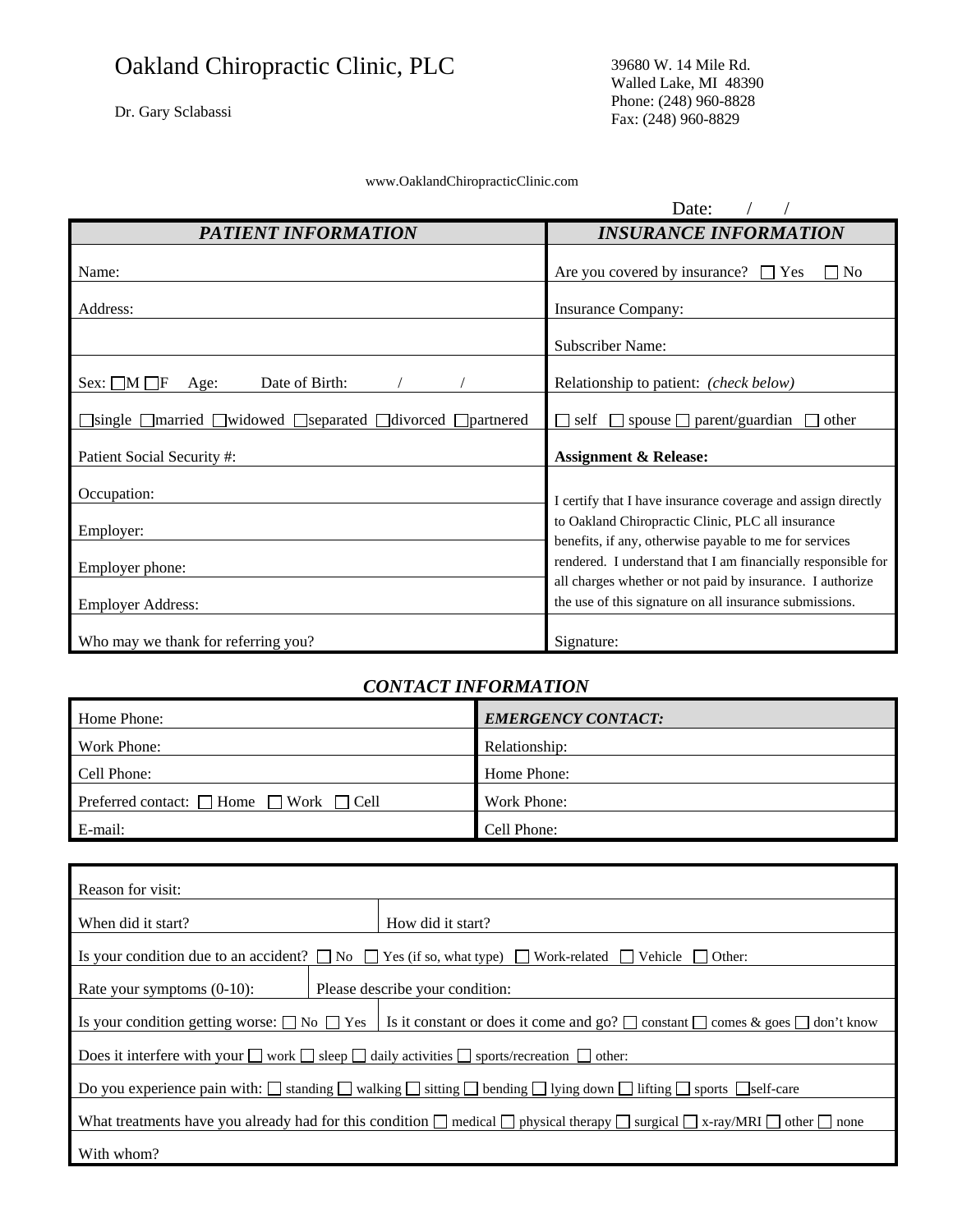| <b>Previously Diagnosed or Current Conditions</b>                             |                                   |                       |  |
|-------------------------------------------------------------------------------|-----------------------------------|-----------------------|--|
| AIDS/HIV                                                                      | <b>Hepatitis</b>                  | <b>Stroke</b>         |  |
| Anemia                                                                        | Herniated disc / degenerated disc | Thyroid problems      |  |
| Arthritis                                                                     | High blood cholesterol            | Tumors                |  |
| <b>Bleeding disorders</b>                                                     | High blood pressure               | Others: (please list) |  |
| Cancer                                                                        | Multiple sclerosis                |                       |  |
| Chemical dependency                                                           | Osteoporosis / Osteopenia         |                       |  |
| Depression/Anxiety                                                            | Pinched nerve                     |                       |  |
| <b>Diabetes</b>                                                               | Polio                             |                       |  |
| Epilepsy/Seizures                                                             | Prostate problems                 |                       |  |
| Headaches                                                                     | Rheumatoid arthritis              |                       |  |
| Height:<br>feet<br>inches                                                     | Weight:<br>pounds                 |                       |  |
| Please list any prior surgeries or significant injuries <i>(include date)</i> |                                   |                       |  |
|                                                                               |                                   |                       |  |
|                                                                               |                                   |                       |  |

**Health History-** *(Please read the list and check any items that apply to you)*

**Family History** *(Does anyone in your family have any of the following)*

| Autoimmune disorders | <b>Diabetes</b> | Kidney disease    |  |
|----------------------|-----------------|-------------------|--|
| <b>Arthritis</b>     | Heart disease   | Osteoporosis      |  |
| Cancer               | Mental Illness  | Seizure disorders |  |

| <b>MEDICATIONS</b> | <b>ALLERGIES</b> | VITAMINS/SUPPLEMENTS/HERBS |  |  |
|--------------------|------------------|----------------------------|--|--|
|                    |                  |                            |  |  |
|                    |                  |                            |  |  |
|                    |                  |                            |  |  |
|                    |                  |                            |  |  |
|                    |                  |                            |  |  |
|                    |                  |                            |  |  |

#### **Social History**

| My work duties include:                | Standing<br>Sitting          | Light labor | Heavy Labor | Other               |             |
|----------------------------------------|------------------------------|-------------|-------------|---------------------|-------------|
| My exercise level is:                  | Moderate<br>Intense          | Liaht       | Minimal     | List Activities:    |             |
| My habits include: Smoking/Tobacco use |                              |             | packs/day   | Alcohol consumption | drinks/week |
|                                        | Caffeine (coffee, soda, tea) |             | cups/day    | High stress level:  |             |

## **Primary Care Provider:**

Name: Please send report to my Dr. Yes No